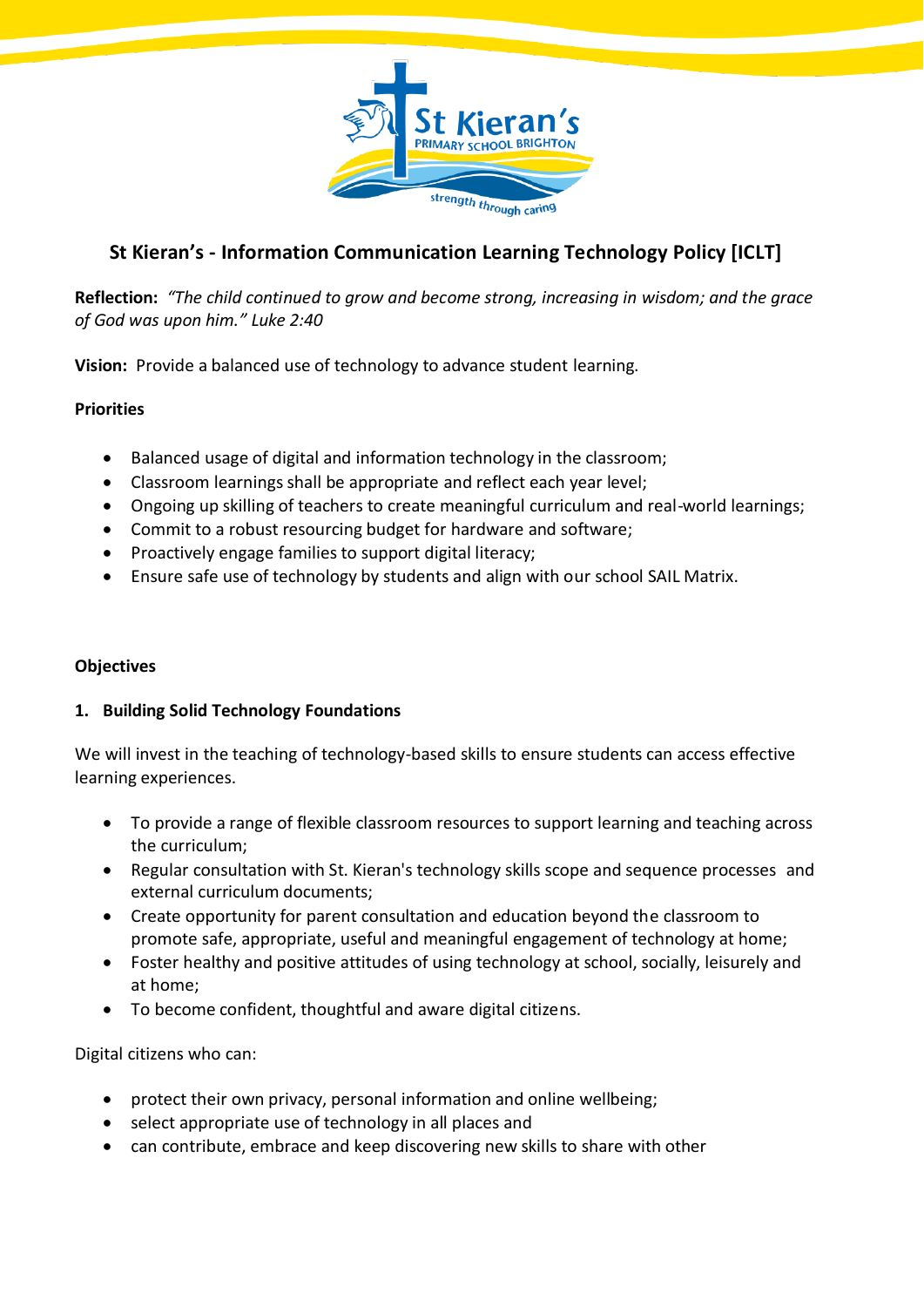

### **2. Seeking Solutions Through Technology**

Effective use of technology provides the potential to engage in a variety of problem solving and solution driven learning experiences

- We want to equip our students to participate in a rapidly changing world, where work and leisure activities are increasingly transformed by technology;
- We enable students to find, explore, analyse, exchange and present information;
- We focus on developing skills to create and use information in a discriminating and effective way;
- To create opportunities to develop critical thinking skills;
- To provide learning tasks that challenge online problem-solving skills;
- To develop online research and data gathering skills;
- To infect students with the desire to become self-directed learners in the worldwide digital and technology space;
- To foster a growth mindset towards the use of technology for students and our parent community;
- To extend and connect student real world learnings through various STEM resources and community projects.

## **3. Using Technology to Drive Collaboration**

Effective use of technology also provides the potential for positive social interactions and collaboration.

- To help our students through curriculum, STEM based learnings [hyperlink to STEM based learning PDF document on school website] and online social interactions, become productive life long digital citizens;
- To promote group work, teamwork, group projects and sharing of all technology information;
- To help our students and family community connect with meaningful engagement of technology at home that encourages healthy family use of technology, less stress and online wellbeing;
- Continue to work in partnership with our parent I.T. community. To connect and adopt real world and industry best practices into our information and communication policy at St. Kieran's;
- Ensure a balanced use of technology in every classroom for problem solving and research activities, teamwork, group projects and homework expectations;